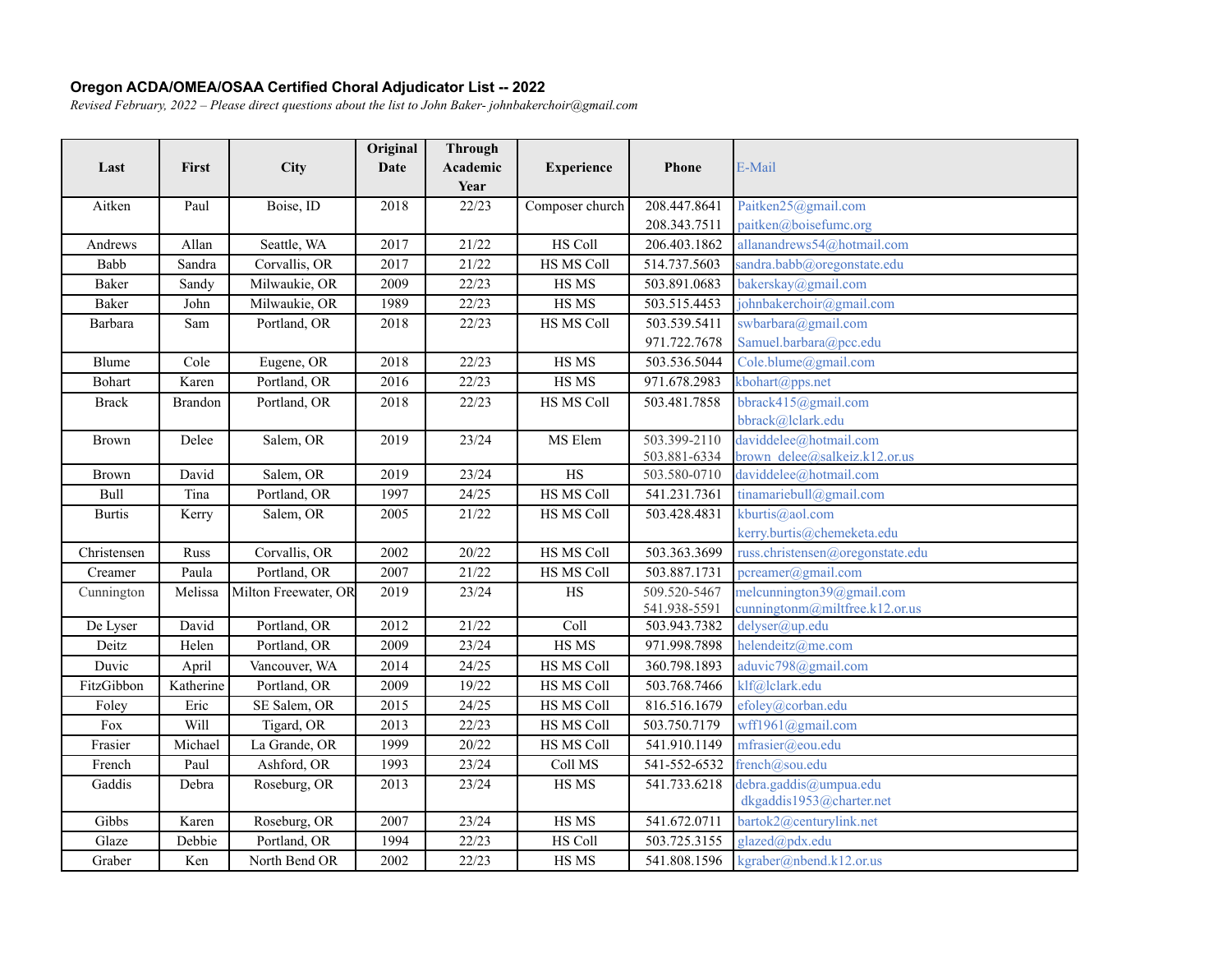| Green         | Margaret | Vancouver, WA     | 2008              | 23/24 | HS MS Coll               | 360.314.8859 | mags.green@gmail.com                         |
|---------------|----------|-------------------|-------------------|-------|--------------------------|--------------|----------------------------------------------|
| Guillaume     | Sydney   | Portland, OR      | 2019              | 23/24 | Composer<br>Clinician    | 818.836-0722 | sydney@sydneyguillaume.com                   |
| Harris        | Jerry    | Beaverton, OR     | 1987              | 21/22 | HS MS Coll               | 503.579.2134 | jwharris00@aol.com                           |
| Hawthorne     | Robert   | Beaverton, OR     | 2015              | 19/22 | HS MS                    | 503.805.5392 | rhawthorne@ttsd.k12.or.us                    |
| Heald         | Jason    | Roseburg, OR      | 2005              | 23/24 | Coll                     | 541.440.4693 | jason.heald@umpqua.edu                       |
| Hollingsworth | Kathleen | Gladstone, OR     | 2015              | 24/25 | Church HS Co             | 503.594.6299 | madis service@yahoo.com                      |
| Holmquist     | Solveig  | Salem, OR         | 1987              | 21/22 | HS Coll                  | 503-851-4509 | holmqus@wou.edu                              |
| Jarboe        | Doree    | Portland, OR      | 1990              | 22/23 | HS MS Coll               | 503.292.8820 | d.jarboe@comcast.net                         |
| Kirstein      | Janine   | Gresham, OR       | 2018              | 22/23 | HS MS                    | 503.475.2043 | Jkirstein4@gmail.com                         |
|               |          |                   |                   |       |                          | 503.674.5539 | kirstein2@gresham.k12.or.us                  |
| Klemme        | Paul     | Salem, OR         | 1997              | 23/24 | Coll                     | 503.490.8874 | pklemme@willamette.edu                       |
| Kuehn         | Bernie   | Hillsboro, OR     | 1989              | 23/24 | <b>HS MS Coll</b>        | 503.628.3077 | kuehnb@upwardaccess.com                      |
| Lambert       | Kevin    | Portland, OR      | 2018              | 22/23 | $\overline{\text{Coll}}$ | 614.270.9950 | kmbert@gmail.com                             |
|               |          |                   |                   |       |                          |              | kevin.lambert@mhcc.edu                       |
| Lemieux       | Gerald   | Klamath Falls, OR | 1998              | 22/23 | HS MS                    | 541.884.7184 | gclemieux@charter.net                        |
| Lockwood      | Erika    | Milwaukie, OR     | 2016              | 20/22 | HS MS                    | 503.358.8003 | lockwoode@nclack.k12.or.us                   |
| Long          | Wallace  | Salem, OR         | 1987              | 21/22 | Coll HS                  | 503-302-7824 | wlongjr@willamette.edu                       |
| McConnell     | Kimberly | Salem, OR         | 1994              | 23/24 | <b>HS MS Coll</b>        | 541.543.6770 | mcConnell kimberly@salkeiz.k12.or.us         |
| McKiernan     | Jessica  | Beaverton, OR     | 2017              | 21/22 | MS Coll                  | 503.307.6694 | jessica.r.mckiernan@gmail.com                |
| Miller        | Mia      | Portland, OR      | 2018              | 22/23 | HS MS                    | 503.502.2466 | miahallmiller@gmail.com                      |
|               |          |                   |                   |       |                          | 503.780.1675 | pacificyouth@aol.com                         |
| Ocampo        | Raymund  | Albany, OR        | 2016              | 23/24 | HS MS Coll               | 513.490.9585 | ocampor@linnbenton.edu                       |
| Patterson     | Aubrey   | West Linn, OR     | 2014              | 23/24 | HS MS Coll               | 541.659.4681 | patternsa@www.k12. or.us                     |
| Pederson Yost | Robin    | McMinnville, OR   | 2008              | 22/23 | HS MS                    | 503.435.0816 | rypchoir@yahoo.com                           |
| Peter         | Steven   | Oceanside, OR     | 1990              | 22/23 | HS MS Coll               | 503.281.2474 | speter51@comcast.net                         |
| Philippson    | Georgina | Vancouver, WA     | 2008              | 23/24 | HS MS Coll               | 360.609.7146 | Georgina.Philippson@gmail.com                |
| Reddan        | James    | Cumberland, MD    | 2009              | 23/24 | HS MS Coll               | 702.533.3423 | eddanj@wou.edu                               |
|               |          |                   |                   |       |                          |              | jmrmusic124@aol.com                          |
| Reiter        | Janet    | Yacolt, WA        | 2002              | 22/23 | HS MS Coll               | 360.904.1339 | riversong@wa-net.com<br>janetherian equation |
| Reppert       | Mark     | Medford, OR       | 2005              | 20/22 | <b>HS MS</b>             | 541.690.552  | markreppert@gmail.com                        |
| Retallack     | Diane    | Eugene, OR        | 1990              | 19/22 | <b>HS Coll</b>           | 541.517.6609 | d.retallack@comcast.net                      |
| Rikli         | Anna     | Beaverton, OR     | 2018              | 22/23 | HS MS                    | 541.556.7563 | anna rikli@beaverton.k12.or.us               |
| Sabino        | Jason    | Beaverton, OR     | 2018              | 22/23 | HS MS                    | 714.249.0196 | Erick.jason.sabino@gmail.com                 |
| Schroeder     | Amber    | Gresham, OR       | 2019              | 23/24 | HS MS                    | 503.789-8753 | amberschroeder22@gmail.com                   |
|               |          |                   |                   |       |                          | 503.258-4940 | schroeder4@gresham.k12.or.us                 |
| Scott         | Mike     | Bellevue, WA      | 2018              | 22/23 | HS MS                    | 541.953.2328 | Mike.stone.scott@gmail.com                   |
|               |          |                   |                   |       |                          | 425.456.7698 | scottm@bsd405.org                            |
| Song          | Anna     | McMinnville, OR   | $\overline{2012}$ | 23/24 | <b>HS MS Coll</b>        | 503.883.2406 | asong@linfield.edu                           |